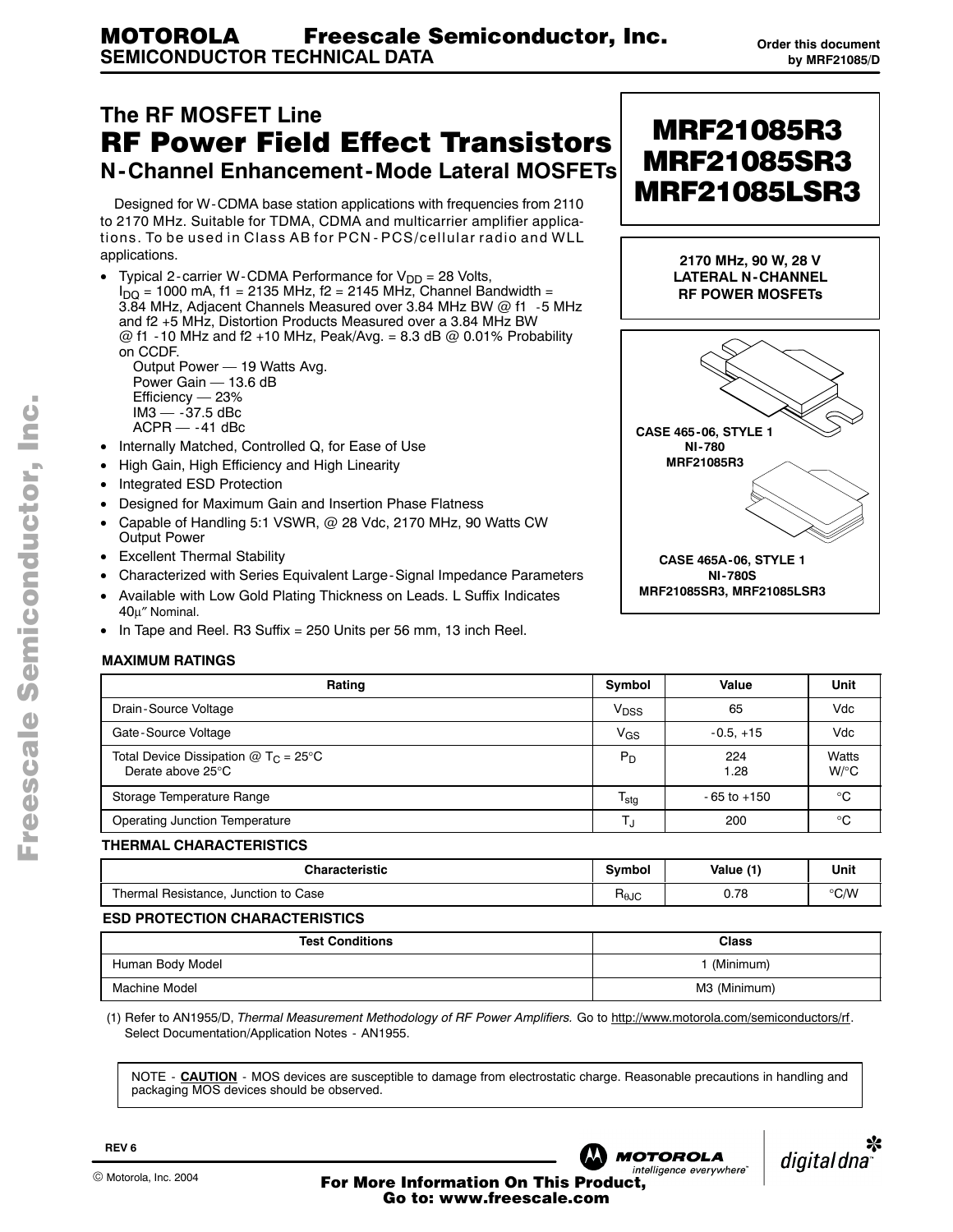#### **ELECTRICALCHARACTERISTICS** (T<sub>C</sub> = 25°C unless otherwise noted)

| <b>Characteristic</b>                                                                                                                                                                                                                                                                                                       |                         | Min | Typ   | Max  | Unit |
|-----------------------------------------------------------------------------------------------------------------------------------------------------------------------------------------------------------------------------------------------------------------------------------------------------------------------------|-------------------------|-----|-------|------|------|
| <b>OFF CHARACTERISTICS</b>                                                                                                                                                                                                                                                                                                  |                         |     |       |      |      |
| Drain-Source Breakdown Voltage<br>$(V_{GS} = 0$ Vdc, $I_D = 100$ $\mu$ Adc)                                                                                                                                                                                                                                                 | $V_{(BR)DSS}$           | 65  |       |      | Vdc  |
| Zero Gate Voltage Drain Current<br>$(V_{DS} = 28$ Vdc, $V_{GS} = 0$ Vdc)                                                                                                                                                                                                                                                    | <b>I</b> <sub>DSS</sub> |     |       | 10   | μAdc |
| Gate-Source Leakage Current<br>$(V_{GS} = 5$ Vdc, $V_{DS} = 0$ Vdc)                                                                                                                                                                                                                                                         | l <sub>GSS</sub>        |     |       | 1    | μAdc |
| <b>ON CHARACTERISTICS (DC)</b>                                                                                                                                                                                                                                                                                              |                         |     |       |      |      |
| Gate Threshold Voltage<br>$(V_{DS} = 10$ Vdc, $I_D = 200$ $\mu$ Adc)                                                                                                                                                                                                                                                        | $V_{GS(th)}$            | 2   |       | 4    | Vdc  |
| Gate Quiescent Voltage<br>$(V_{DS} = 28$ Vdc, $I_D = 1000$ mAdc)                                                                                                                                                                                                                                                            | $V_{GS(Q)}$             | 3   | 3.9   | 5    | Vdc  |
| Drain-Source On-Voltage<br>$(V_{GS} = 10$ Vdc, $I_D = 2$ Adc)                                                                                                                                                                                                                                                               |                         |     | 0.18  | 0.21 | Vdc  |
| Forward Transconductance<br>$(V_{DS} = 10$ Vdc, $I_D = 2$ Adc)                                                                                                                                                                                                                                                              | 9fs                     |     | 6     |      | S    |
| <b>DYNAMIC CHARACTERISTICS (1)</b>                                                                                                                                                                                                                                                                                          |                         |     |       |      |      |
| Reverse Transfer Capacitance<br>$(V_{DS} = 28$ Vdc, $V_{GS} = 0$ , f = 1.0 MHz)                                                                                                                                                                                                                                             | C <sub>rss</sub>        |     | 3.6   |      | рF   |
| FUNCTIONAL TESTS (In Motorola Test Fixture, 50 ohm system) 2-carrier W-CDMA, 3.84 MHz Channel Bandwidth Carriers, ACPR and<br>IM3 measured in 3.84 MHz Bandwidth. Peak/Avg. = 8.3 dB @ 0.01% Probability on CCDF.                                                                                                           |                         |     |       |      |      |
| Common-Source Amplifier Power Gain<br>( $V_{DD}$ = 28 Vdc, P <sub>out</sub> = 19 W Avg., I <sub>DQ</sub> = 1000 mA, f1 = 2112.5 MHz,<br>$f2 = 2122.5$ MHz and $f1 = 2157.5$ MHz, $f2 = 2167.5$ MHz)                                                                                                                         | $G_{DS}$                | 12  | 13.6  |      | dB   |
| Drain Efficiency<br>( $V_{DD}$ = 28 Vdc, P <sub>out</sub> = 19 W Avg., I <sub>DQ</sub> = 1000 mA, f1 = 2112.5 MHz,<br>$f2 = 2122.5$ MHz and $f1 = 2157.5$ MHz, $f2 = 2167.5$ MHz)                                                                                                                                           | η                       | 20  | 23    |      | %    |
| Third Order Intermodulation Distortion<br>( $V_{\text{DD}}$ = 28 Vdc, P <sub>out</sub> = 19 W Avg., I <sub>DQ</sub> = 1000 mA, f1 = 2112.5 MHz,<br>$f2 = 2122.5$ MHz and $f1 = 2157.5$ MHz, $f2 = 2167.5$ MHz; IM3<br>measured over 3.84 MHz BW at $f1 - 10$ MHz and $f2 + 10$ MHz<br>referenced to carrier channel power.) | IМЗ                     |     | -37.5 | -35  | dBc  |
| Adjacent Channel Power Ratio<br>(V <sub>DD</sub> = 28 Vdc, P <sub>out</sub> = 19 W Avg., I <sub>DQ</sub> = 1000 mA, f1 = 2112.5 MHz,<br>f2 = 2122.5 MHz and f1 = 2157.5 MHz, f2 = 2167.5 MHz; ACPR<br>measured over 3.84 MHz at f1 -5 MHz and f2 +5 MHz.)                                                                   | <b>ACPR</b>             |     | -41   | -38  | dBc  |
| Input Return Loss<br>( $V_{DD}$ = 28 Vdc, P <sub>out</sub> = 19 W Avg., I <sub>DQ</sub> = 1000 mA, f1 = 2112.5 MHz,<br>$f2 = 2122.5$ MHz and $f1 = 2157.5$ MHz, $f2 = 2167.5$ MHz)                                                                                                                                          | <b>IRL</b>              |     | -12   | -9   | dB   |
| Ψ<br><b>Output Mismatch Stress</b><br>No Degradation In Output Power<br>( $V_{DD}$ = 28 Vdc, P <sub>out</sub> = 90 W CW, $I_{DQ}$ = 1000 mA, f = 2170 MHz<br>Before and After Test<br>VSWR = 5:1, All Phase Angles at Frequency of Tests)                                                                                   |                         |     |       |      |      |

(1) Part is internally matched both on input and output.

(continued)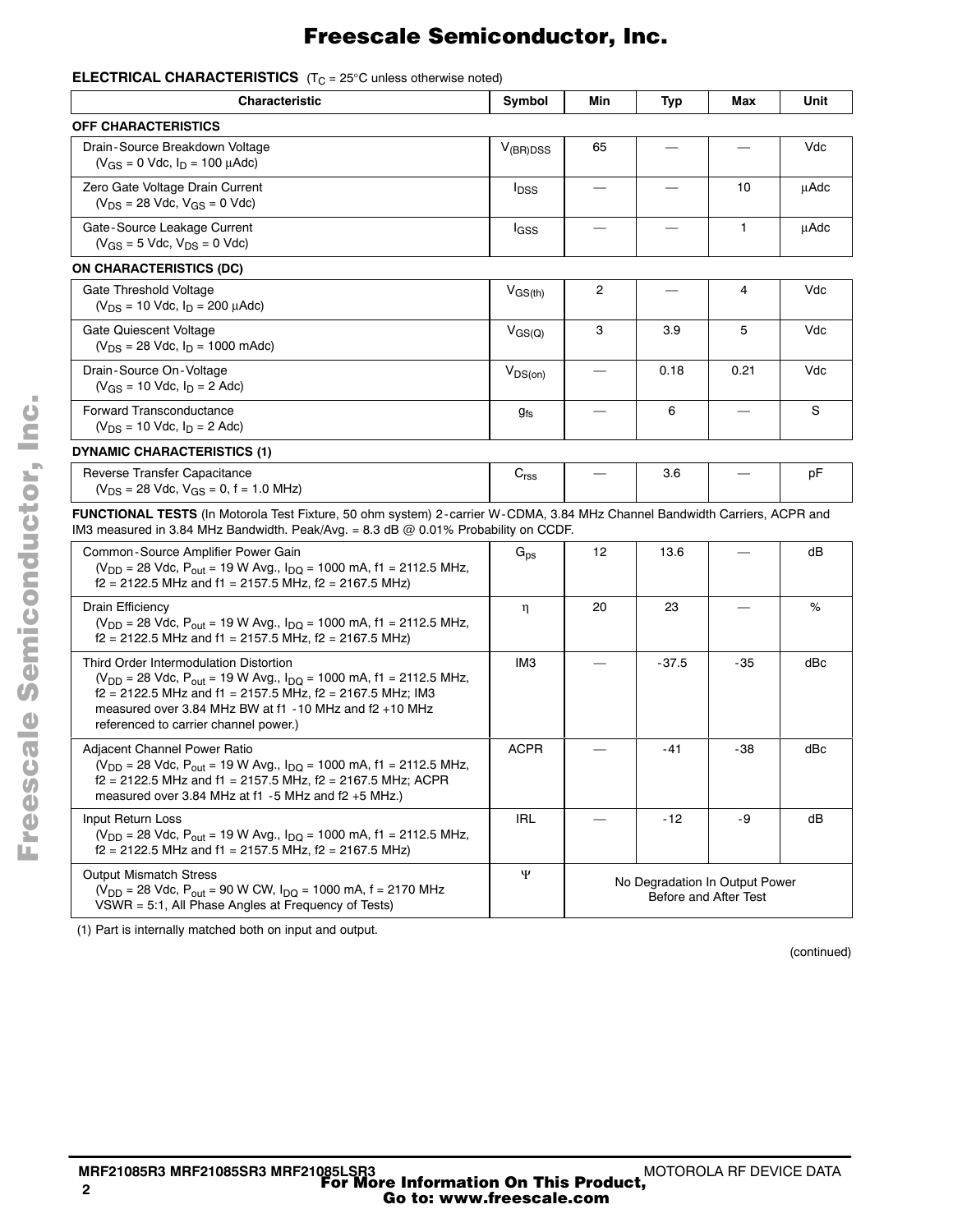| <b>ELECTRICAL CHARACTERISTICS — continued</b> ( $T_C = 25^{\circ}$ C unless otherwise noted) |
|----------------------------------------------------------------------------------------------|
|----------------------------------------------------------------------------------------------|

| <b>Characteristic</b>                                                                                                                                                          | Symbol                                                                        | Min | Typ   | Max | Unit |  |  |
|--------------------------------------------------------------------------------------------------------------------------------------------------------------------------------|-------------------------------------------------------------------------------|-----|-------|-----|------|--|--|
|                                                                                                                                                                                | <b>FUNCTIONAL TESTS</b> (In Motorola Test Fixture, 50 ohm system) (continued) |     |       |     |      |  |  |
| Two-Tone Common-Source Amplifier Power Gain<br>$(V_{DD} = 28$ Vdc, $P_{out} = 90$ W PEP, $I_{DD} = 1000$ mA,<br>f1 = 2110 MHz, f2 = 2120 MHz and f1 = 2160 MHz, f2 = 2170 MHz) | $G_{DS}$                                                                      |     | 13.6  |     | dB   |  |  |
| Two-Tone Drain Efficiency<br>$(V_{DD} = 28$ Vdc, $P_{out} = 90$ W PEP, $I_{DD} = 1000$ mA,<br>f1 = 2110 MHz, f2 = 2120 MHz and f1 = 2160 MHz, f2 = 2170 MHz)                   | η                                                                             |     | 36    |     | %    |  |  |
| Two-Tone Intermodulation Distortion<br>$(V_{DD} = 28$ Vdc, $P_{out} = 90$ W PEP, $I_{DD} = 1000$ mA,<br>f1 = 2110 MHz, f2 = 2120 MHz and f1 = 2160 MHz, f2 = 2170 MHz)         | IMD                                                                           |     | -31   |     | dBc  |  |  |
| Input Return Loss<br>$(V_{DD} = 28$ Vdc, $P_{out} = 90$ W PEP, $I_{DD} = 1000$ mA,<br>f1 = 2110 MHz, f2 = 2120 MHz and f1 = 2160 MHz, f2 = 2170 MHz)                           | <b>IRL</b>                                                                    |     | $-12$ |     | dB   |  |  |
| $P_{\text{out}}$ , 1 dB Compression Point<br>$(V_{DD} = 28$ Vdc, $I_{DD} = 1000$ mA, f = 2170 MHz)                                                                             | P <sub>1</sub> dB                                                             |     | 100   |     | W    |  |  |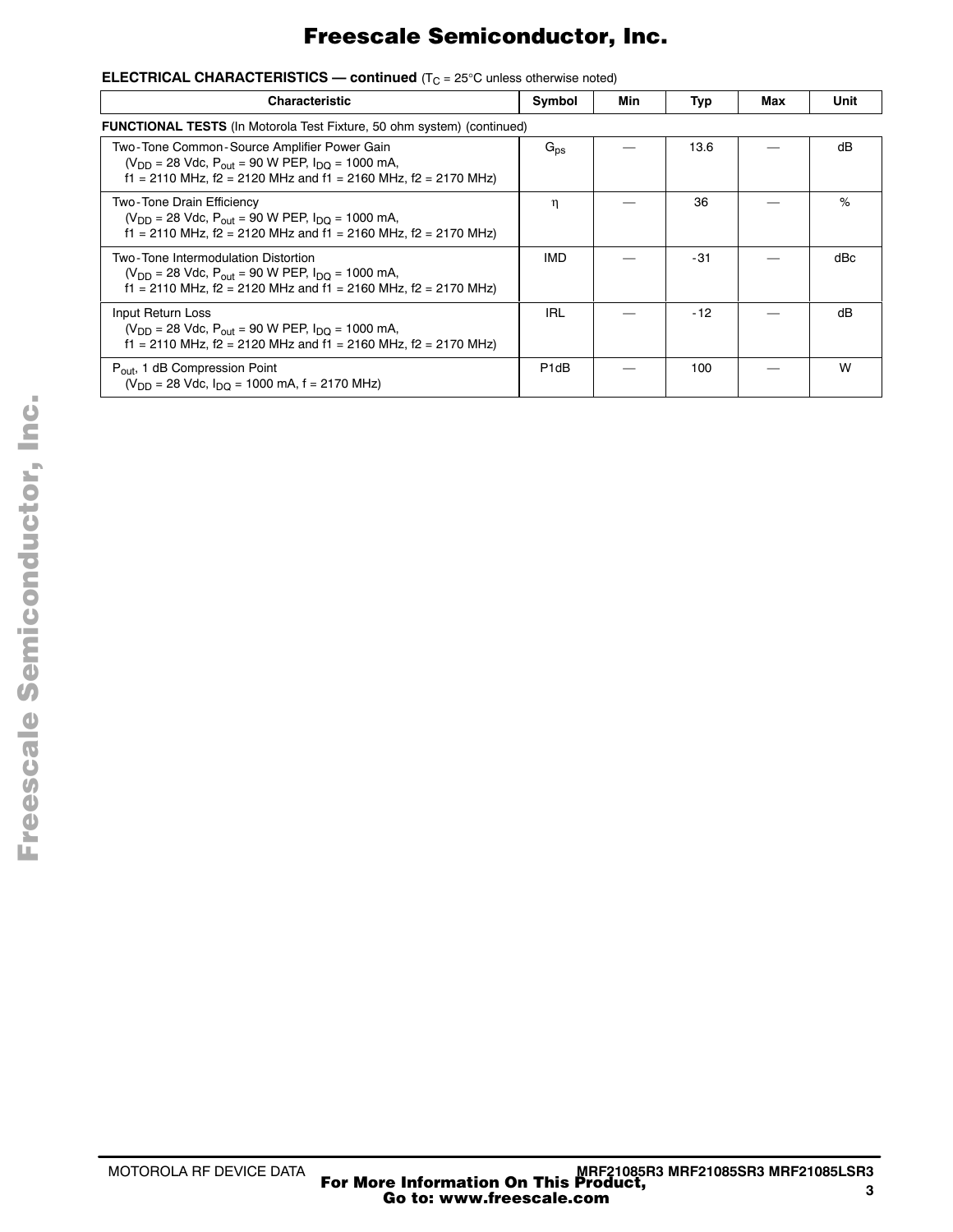

#### **Figure 1. MRF21085 Test Circuit Schematic**

 $0.885''$  x  $0.084''$  Microstrip

Z7 0.720″ x 0.084″ Microstrip Z8 0.800″ x 0.070″ Microstrip

| Table 1. MRF21085 Test Circuit Component Designations and Values |  |  |  |  |
|------------------------------------------------------------------|--|--|--|--|
|                                                                  |  |  |  |  |

| <b>Designators</b>              | <b>Description</b>                                        |  |  |  |  |
|---------------------------------|-----------------------------------------------------------|--|--|--|--|
| <b>B1</b>                       | Short Ferrite Bead, Fair Rite, #2743019447                |  |  |  |  |
| C1, C6                          | 43 pF Chip Capacitors, ATC #100B430JCA500X                |  |  |  |  |
| C <sub>2</sub>                  | 10 pF Chip Capacitor, ATC #100B100JCA500X                 |  |  |  |  |
| C <sub>3</sub> , C <sub>9</sub> | 1000 pF Chip Capacitors, ATC #100B102JCA500X              |  |  |  |  |
| C4, C10                         | 0.1 µF Chip Capacitors, Kemet #CDR33BX104AKWS             |  |  |  |  |
| C <sub>5</sub>                  | 1.0 µF Tantalum Chip Capacitor, Kemet #T491C105M050       |  |  |  |  |
| C7                              | 2.7 pF Chip Capacitor, ATC #100B2R7JCA500X                |  |  |  |  |
| C8                              | 10 µF Tantalum Chip Capacitor, Kemet #T495X106K035AS4394  |  |  |  |  |
| C11, C12                        | 22 µF Tantalum Chip Capacitors, Kemet #T491X226K035AS4394 |  |  |  |  |
| L1                              | 1 Turn, #20 AWG, 0.100" ID, Motorola                      |  |  |  |  |
| N1, N2                          | Type N Flange Mounts, Omni Spectra #3052-1648-10          |  |  |  |  |
| R1                              | 1.0 k $\Omega$ , 1/8 W Chip Resistor                      |  |  |  |  |
| R2                              | 180 kΩ, 1/8 W Chip Resistor                               |  |  |  |  |
| R <sub>3</sub> , R <sub>4</sub> | 10 $\Omega$ , 1/8 W Chip Resistors                        |  |  |  |  |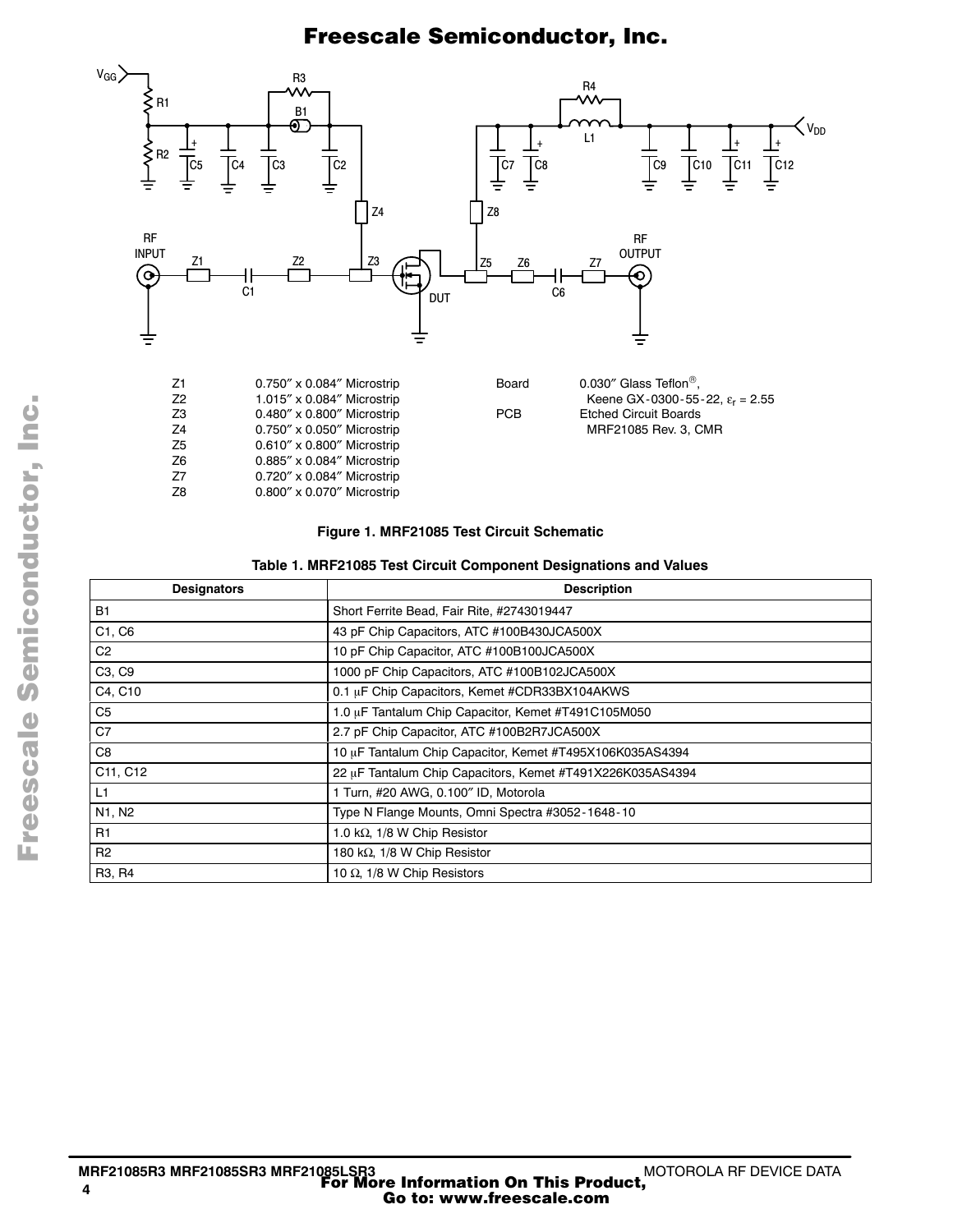

**Figure 2. MRF21085 Test Circuit Component Layout**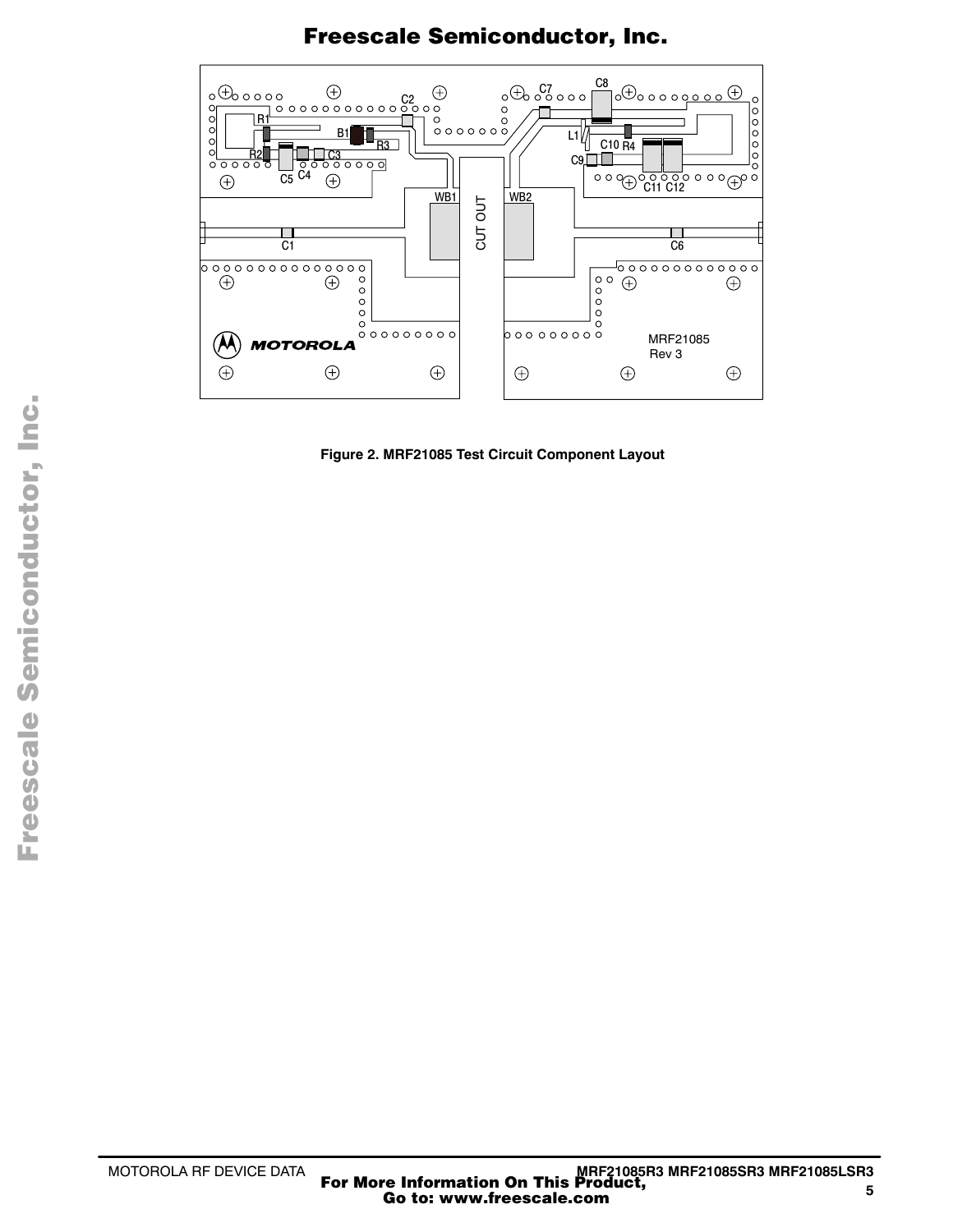#### **TYPICAL CHARACTERISTICS**



.<br>ق

MOTOROLA RF DEVICE DATA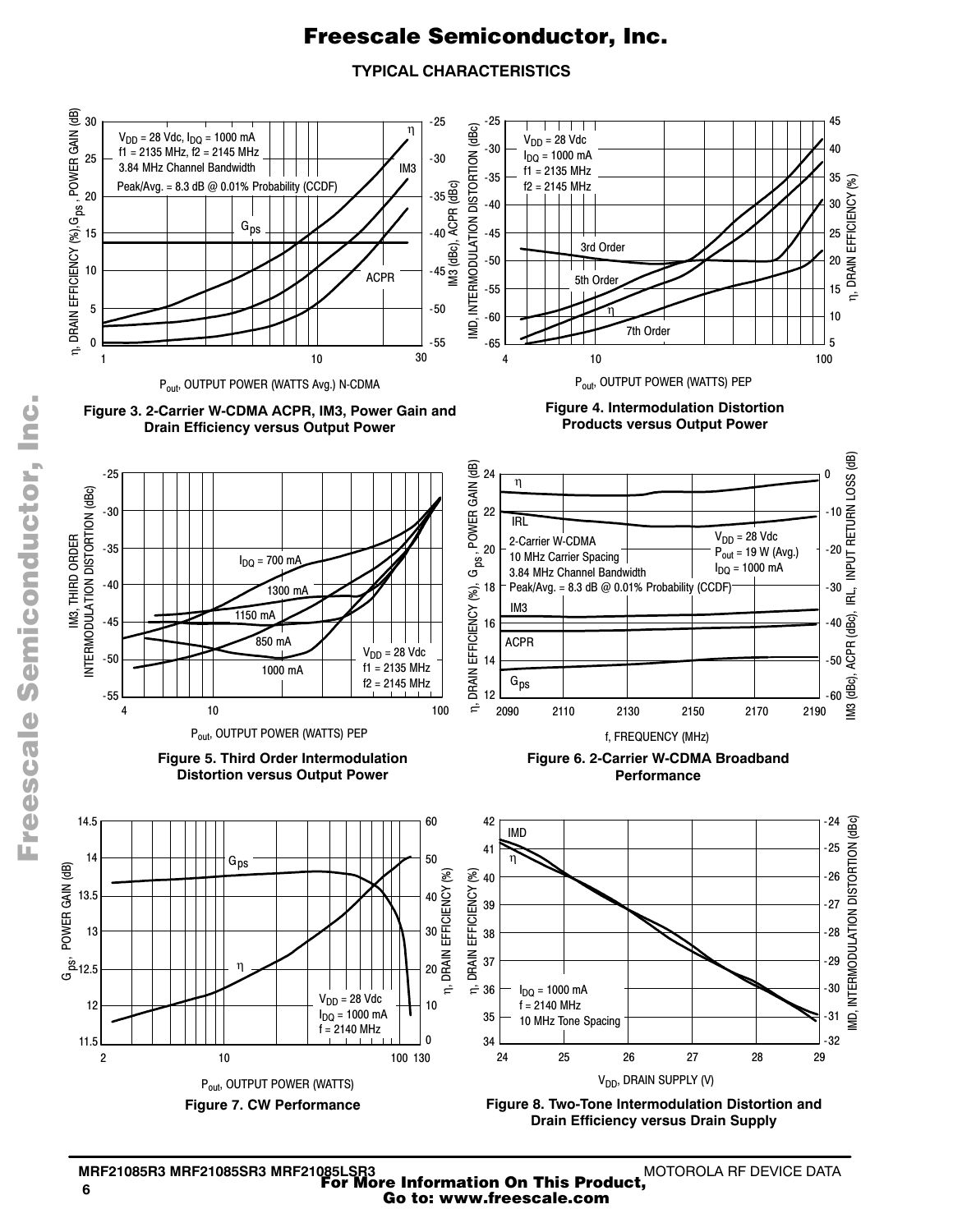**TYPICAL CHARACTERISTICS**



F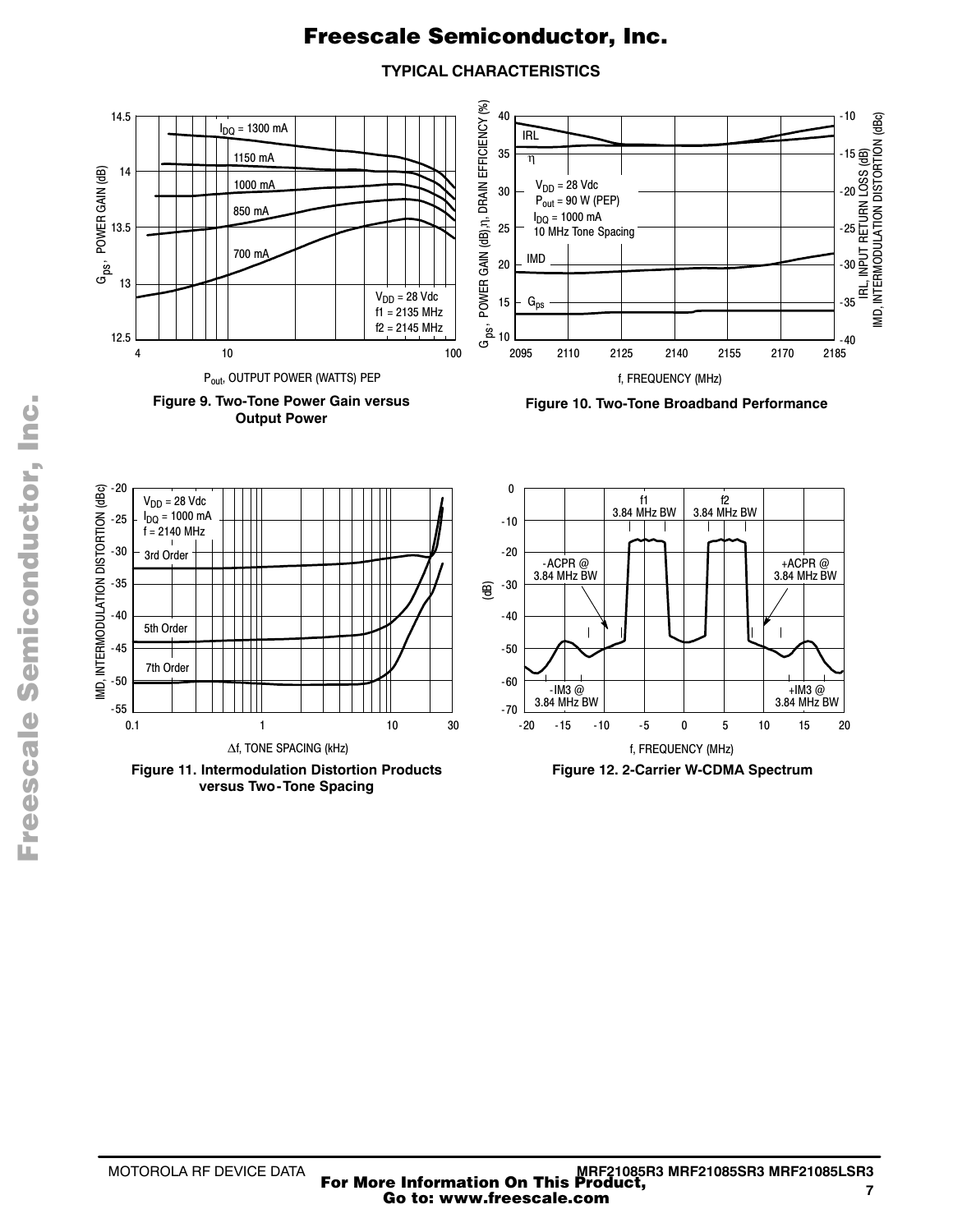

 $V_{DD} = 28$  V,  $I_{DQ} = 1000$  mA,  $P_{out} = 19$  W Avg.

| <b>MHz</b> | Zsource<br>Ω   | $Z_{load}$<br>Ω |
|------------|----------------|-----------------|
| 2110       | $1.10 - j3.71$ | $1.23 - 2.10$   |
| 2140       | $1.11 - 3.57$  | $1.26 - j1.92$  |
| 2170       | $1.12 - j3.40$ | $1.25 - j1.76$  |

 $Z_{\text{source}}$  = Test circuit impedance as measured from gate to ground.

 $Z<sub>load</sub>$  = Test circuit impedance as measured from drain to ground.



**Figure 13. Series Equivalent Input and Output Impedance**

Fr  $\boldsymbol{\Phi}$  $\bf \Phi$  $\boldsymbol{\eta}$  $\mathbf 0$ 

ale

 $\boldsymbol{g}$  $\bf \Phi$ 

mic

o n d u  $\mathbf 0$ t o

r, I n

.<br>ق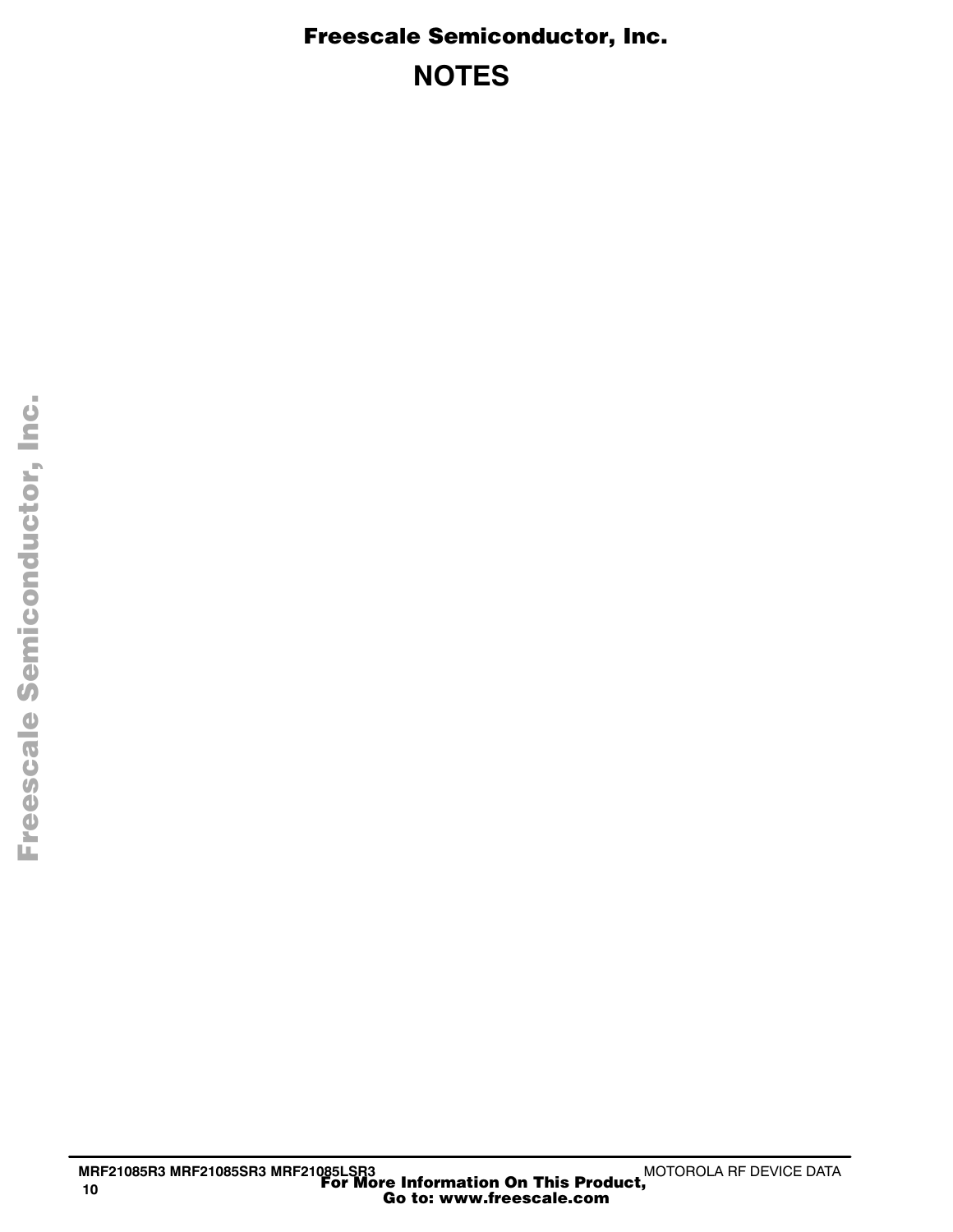**PACKAGE DIMENSIONS**